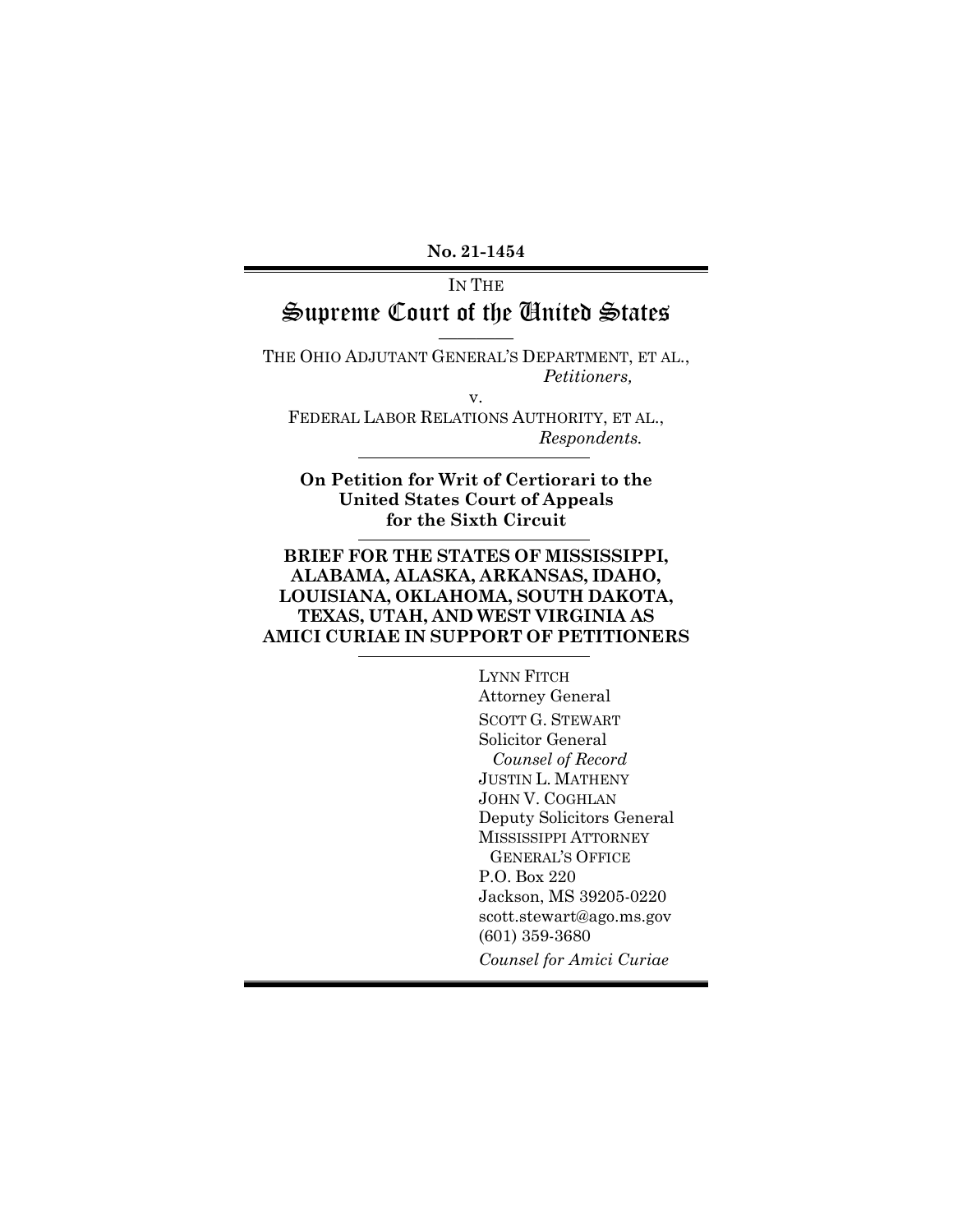# **TABLE OF CONTENTS**

| <b>INTRODUCTION AND INTEREST OF</b>                                                                                            |
|--------------------------------------------------------------------------------------------------------------------------------|
|                                                                                                                                |
| REASONS FOR GRANTING THE PETITION 3                                                                                            |
| The Decision Below Continues A Damaging<br>Erosion Of The Constitution's Careful Design                                        |
| A. In Assigning Military Power, The<br>Constitution Established A System Of<br>Federalism To Provide Security While            |
| B. In The Last Century, The Constitution's<br>Design For Military Power Was Eroded-<br>Imperiling Liberty, Accountability, And |
| C. The Decision Below Further Erodes The<br>Constitutional Design-And This Court<br>Should Grant Certiorari To Halt The        |
|                                                                                                                                |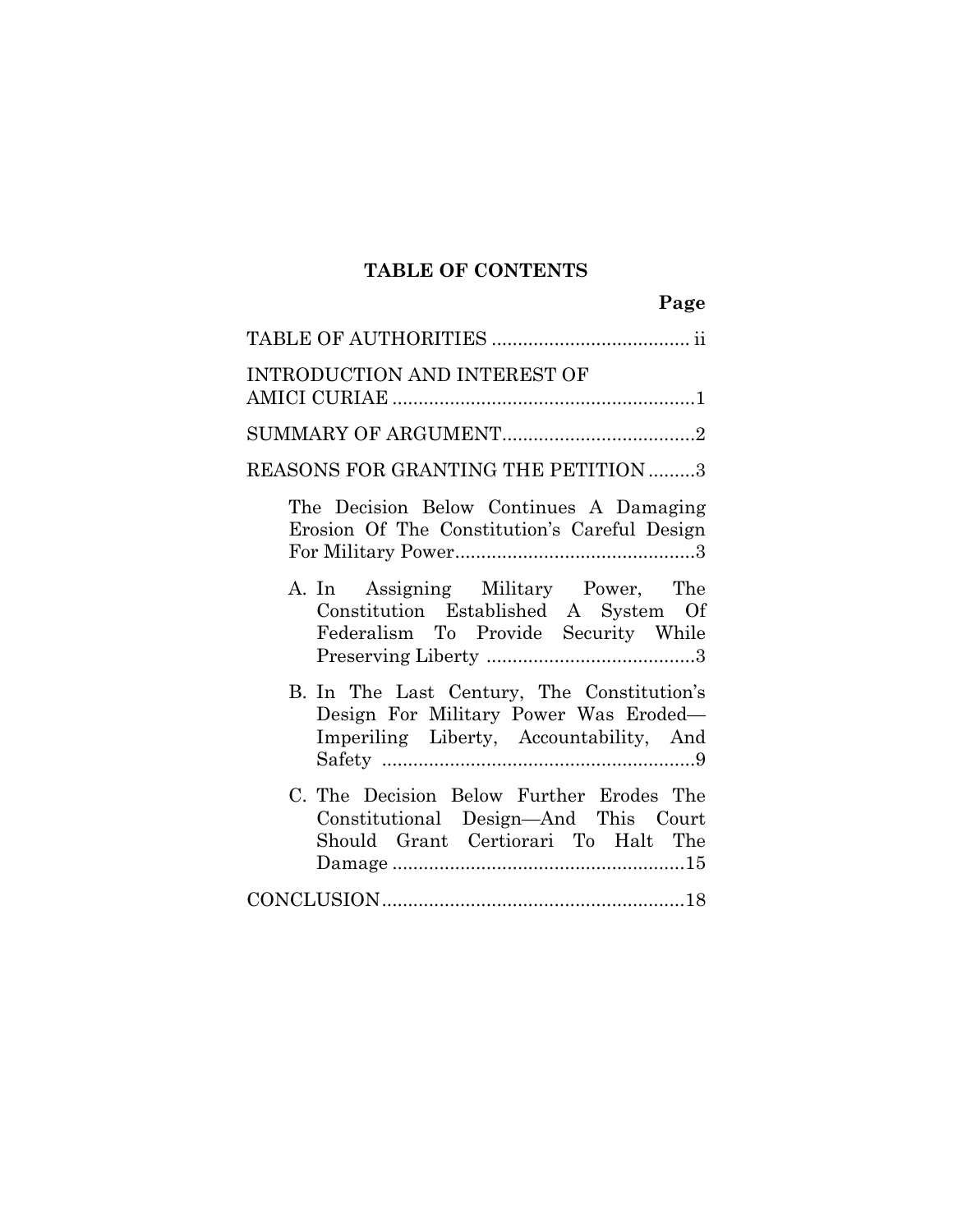# **TABLE OF AUTHORITIES**

**Page(s)**

| ۰.<br>n |
|---------|
|---------|

| District of Columbia v. Heller, |  |
|---------------------------------|--|
| New York v. United States,      |  |
| Perpich v. Dep't of Defense,    |  |
| Printz v. United States,        |  |

# **Constitutional Provisions**

### **Statutes**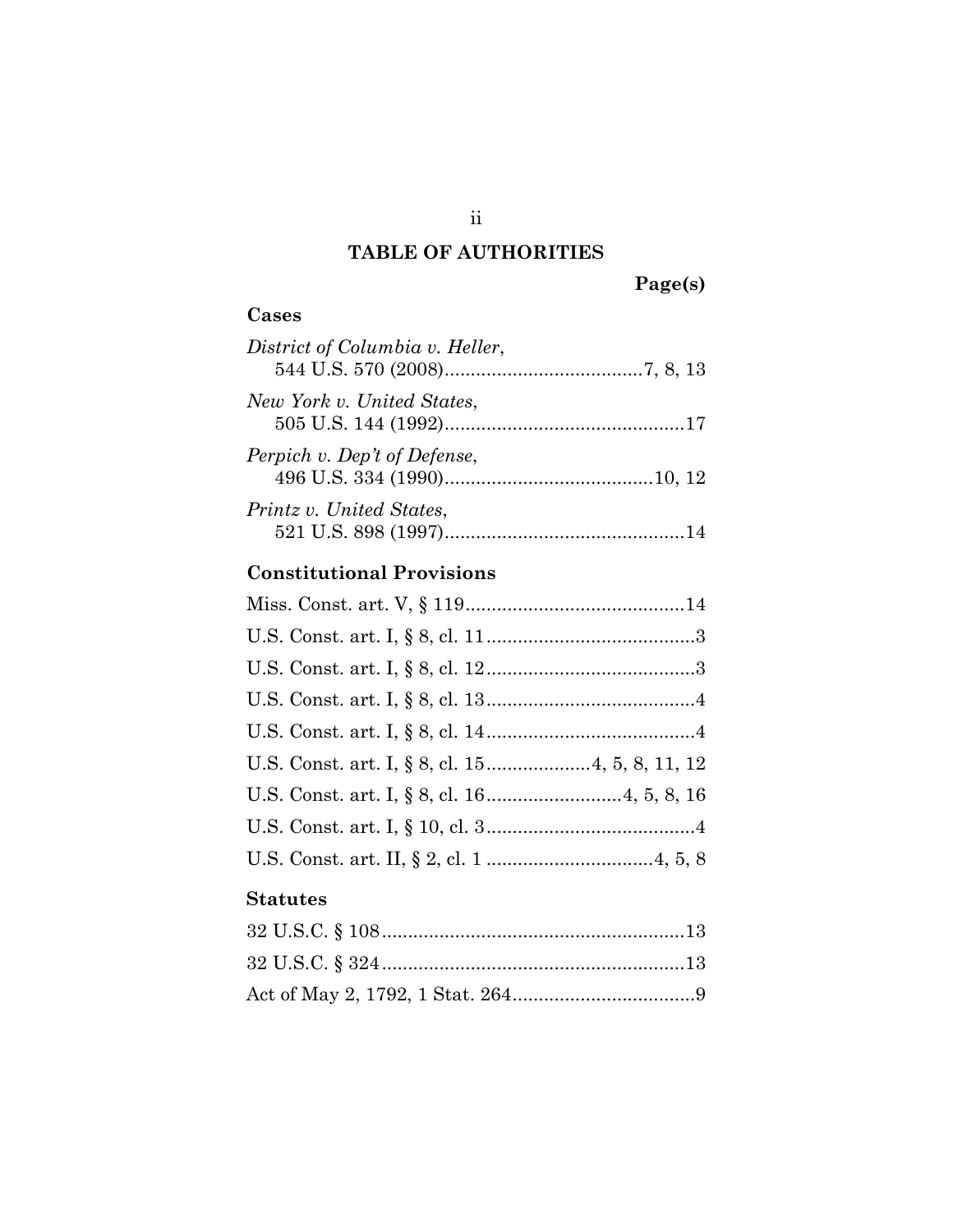### iii

| National Defense Act of 1916,<br>Act of June 3, 1916, 39 Stat. 16611 |
|----------------------------------------------------------------------|
| National Defense Act Amendments of 1933,                             |

### **Rule**

|--|--|--|

### **Other Authorities**

| Bernard Donahoe & Marshall Smelser,<br>The Congressional Power to Raise<br>Armies: The Constitutional and<br>Ratifying Conventions, 1787-1788, |
|------------------------------------------------------------------------------------------------------------------------------------------------|
| The Federalist No. 22                                                                                                                          |
| The Federalist No. 25                                                                                                                          |
| The Federalist No. 29                                                                                                                          |
| The Federalist No. 43                                                                                                                          |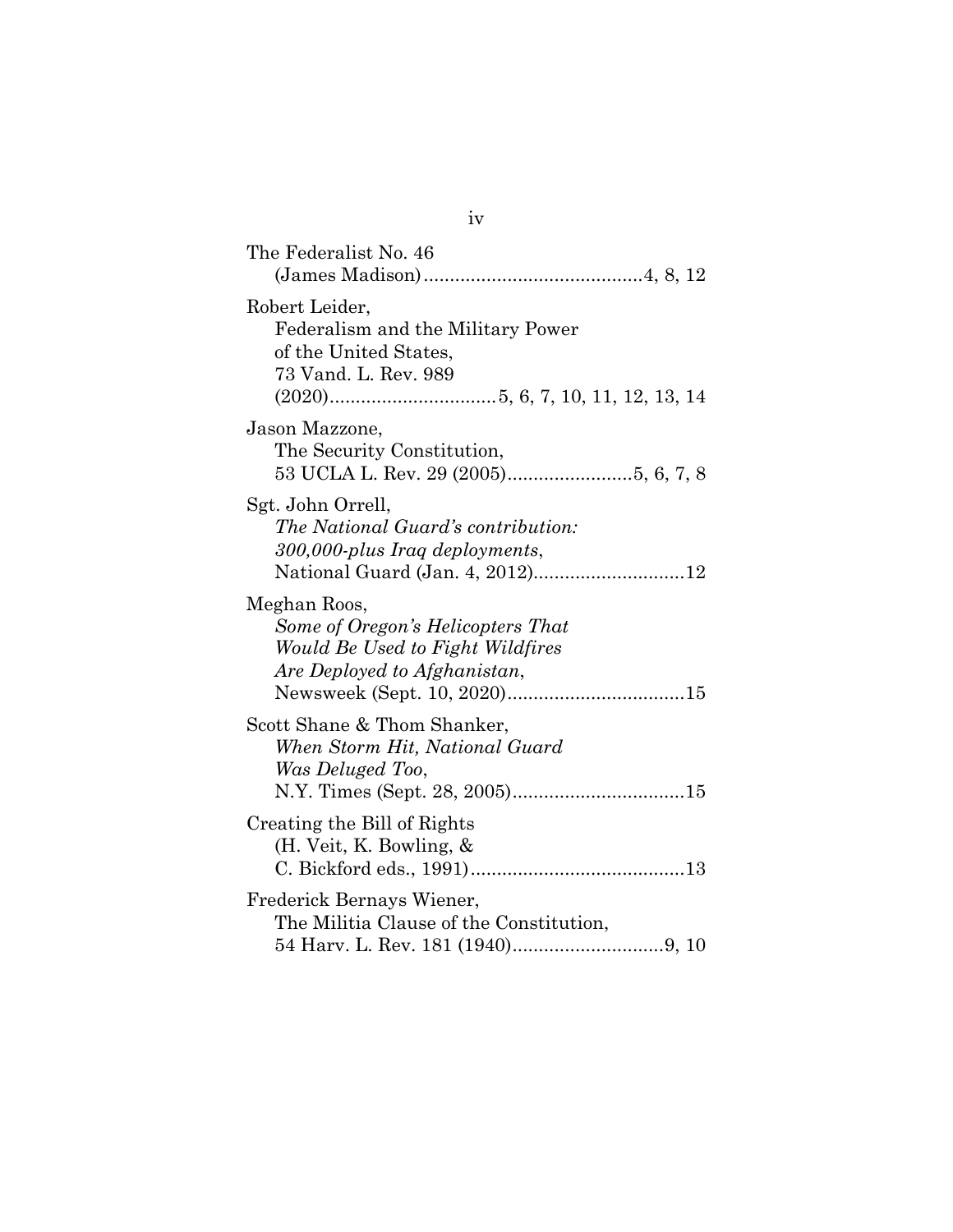### **INTRODUCTION AND INTEREST OF AMICI CURIAE**[\\*](#page-5-0)

The decision below continues a damaging trend of eroding the constitutional design for checking and balancing national military power. That trend has profound ramifications for the amici curiae States and their citizens. Each amicus has a National Guard unit—the modern-day version of what the Constitution calls "Militia": armed, able-bodied citizens primarily led and trained by the States, ready to help the States meet emergencies and safeguard liberty. Over time, the States' power over the militia has been diminished, upending the constitutional design. This case gives the Court an opportunity to halt this trend.

The Framers carefully debated how the Constitution would assign military power. The founding generation knew the shortfalls of relying only on States for national defense. The Articles of Confederation relied on States. That failed. At the same time, oppression by the British Army, under control of the Crown, was still recent in memory. Debate thus centered on how to provide security for the nation while protecting the liberty that a standing army could trample.

The Constitution met those ends by (among other things) dividing power between the national and state governments. To provide security, the Constitution entrusts most military matters to the national government. Congress can raise and fund an army of professional soldiers. National defense is thus not left to States' willingness to cooperate. But to preserve

<span id="page-5-0"></span><sup>\*</sup> Counsel of record for all parties received notice of undersigned counsel's intent to file this brief at least ten days before the brief's due date. S. Ct. R. 37.2(a).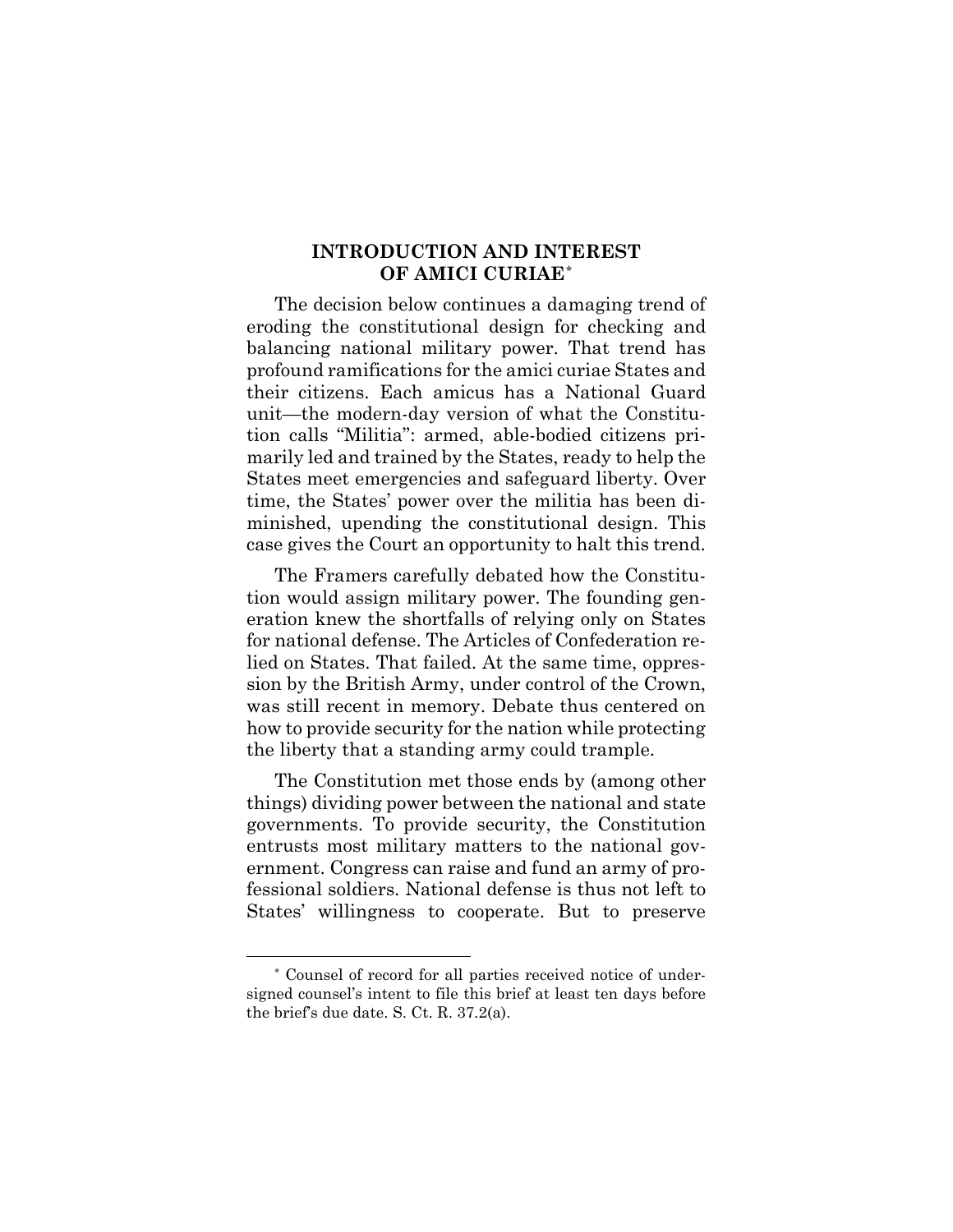liberty, the States retain control over the militia. States train the militia, appoint its officers, and (except when called into federal service) use it to address their own emergencies. This system of federalism strikes a balance to provide both security and liberty.

Today that balance has been upended. The National Guard system has blurred the separation of the army and the militia. Membership in a state Guard requires dual-enlistment in the National Guard of the United States, a nationalized body under national control. Guard members may be called into service and sent abroad as the President sees fit. Local control of the Guard has been curtailed. And the national military now outnumbers state militia—a reversal from the founding era—knocking out a key check on the national military. The erosion of the constitutional design has imperiled the liberty that federalism aims to protect, blurred the lines of political accountability, and left States without the means to handle perils to their citizens.

The decision below erodes the design further. It permits the national government to exert day-to-day control over a state Guard. It mandates how an Adjutant General works with labor unions, bargains, and promotes. It allows this intrusion into state functions on matters unconnected to national defense or the battlefield. Whatever may be said of the last century's changes to the constitutional design, this goes too far. This Court should halt the erosion of federalism by granting certiorari and reversing the decision below.

#### **SUMMARY OF ARGUMENT**

In assigning military power, the Constitution established a system of federalism to provide security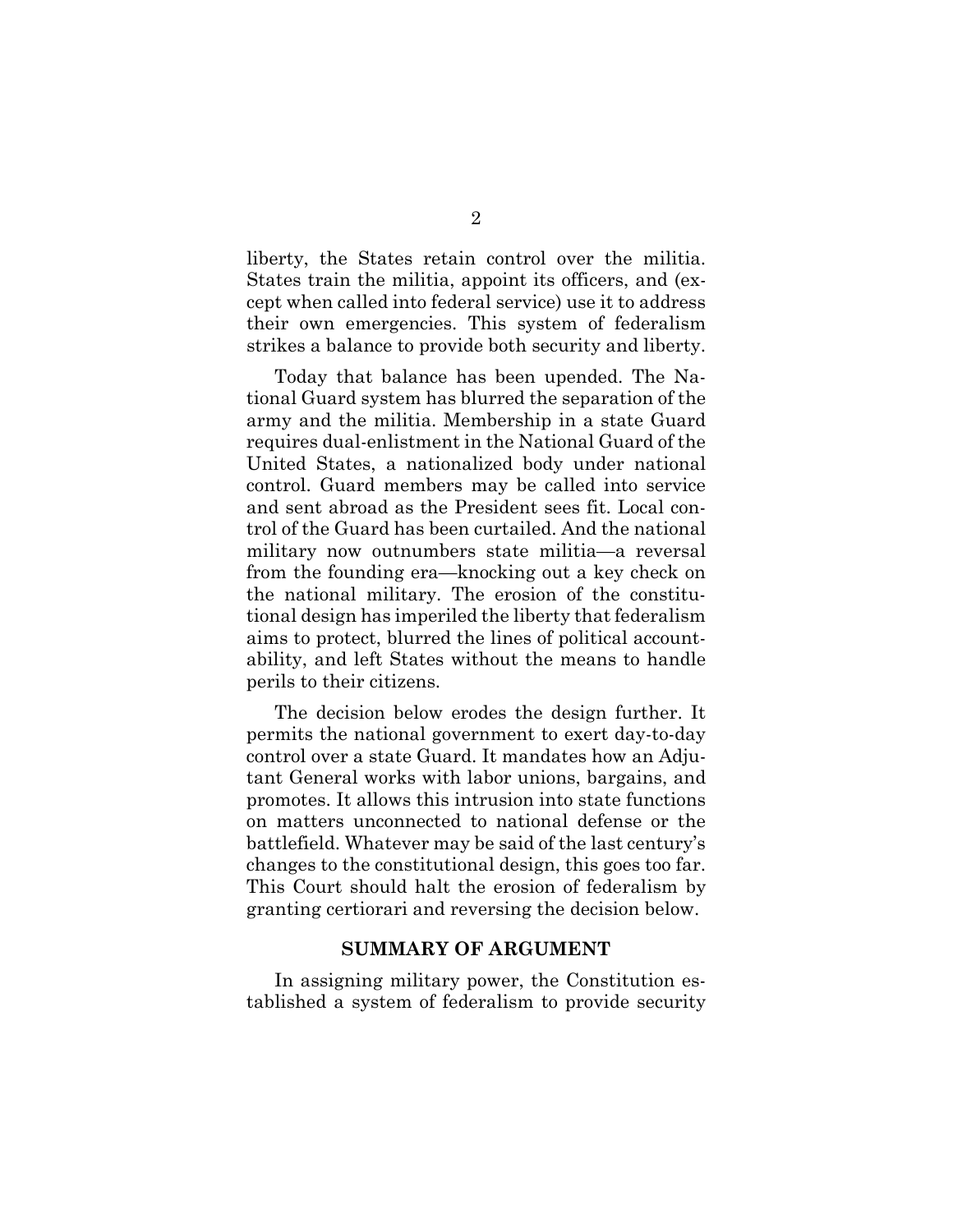while preserving liberty. Military matters—including raising an army—are mainly entrusted to the national government, but States retain primary control over the militia. In the last century, this design was eroded. Limits on national power vanished and state powers were hobbled. The decision below exacerbates this trend—threatening liberty, sapping political accountability, and endangering States' citizens. This Court should intervene to stop further harm.

#### **REASONS FOR GRANTING THE PETITION**

**The Decision Below Continues A Damaging Erosion Of The Constitution's Careful Design For Military Power.**

**A. In Assigning Military Power, The Constitution Established A System Of Federalism To Provide Security While Preserving Liberty.**

The Constitution primarily entrusts military matters to the national government, but it reserves powers to the States to check and balance national military power. That design recognizes that, to provide security, the national government needs the preeminent role in national defense, but that so empowering the national government risks tyranny—and the States need powers to preserve liberty.

The Constitution struck this balance by establishing a system of federalism. The Constitution grants war powers to a national government while recognizing the importance of a robust militia operating at the state level. The Constitution empowers Congress "To raise and support Armies." U.S. Const. art. I, § 8, cl. 12. Congress may "declare War." *Id.*, art. I, § 8, cl. 11.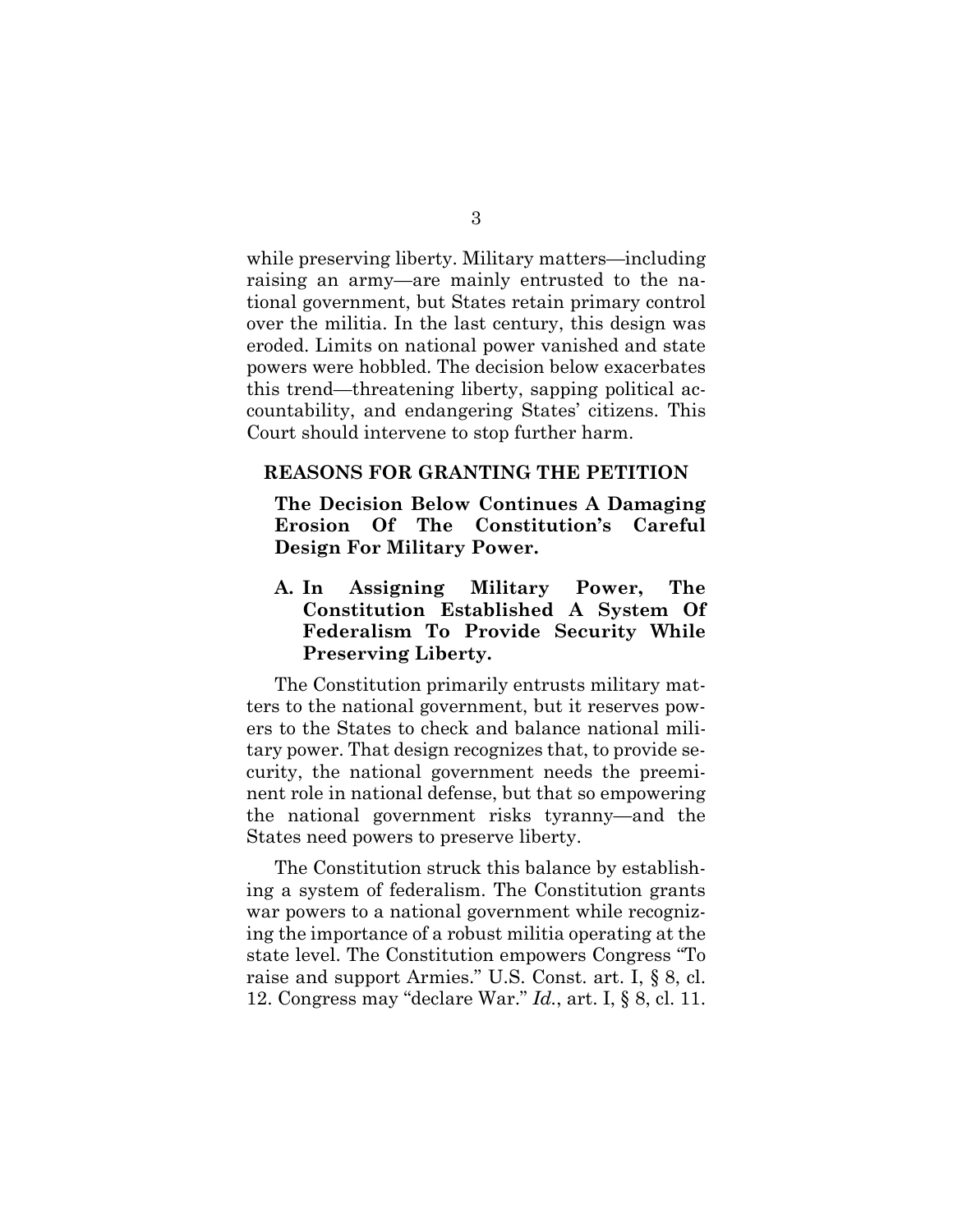It has power "To provide and maintain a Navy." *Id.*, art. I, § 8, cl. 13. Congress may "make Rules for the Government and Regulation of the land and naval Forces." *Id.*, art. I, § 8, cl. 14. The Constitution also limits States. A State may not, "without the Consent of Congress," "keep Troops, or Ships of War in time of Peace." *Id.*, art. I, § 10, cl. 3. Nor may a State, without Congress's consent, "engage in War, unless actually invaded, or in such imminent Danger as will not admit of delay." *Ibid.*

The Constitution even assigns to the national government powers over the militia—the large number of able-bodied citizens, loyal to and largely led by the States, who were not professional soldiers but were to be armed, trained, and ready to fight. The Federalist No. 46 (James Madison) (describing "a militia amounting to near half a million of citizens with arms in their hands, officered by men chosen from among themselves, fighting for their common liberties, and united and conducted by governments possessing their affections and confidence"). Congress may "provide for calling forth the Militia to execute the Laws of the Union, suppress Insurrections and repel Invasions." U.S. Const. art. I, § 8, cl. 15. Congress has power "To provide for organizing, arming, and disciplining, the Militia, and for governing such Part of them as may be employed in the Service of the United States." *Id.*, art. I, § 8, cl. 16. Congress prescribes "the discipline" by which the militia is trained. *Ibid.* The President is not just "Commander in Chief of the Army and Navy of the United States" but also Commander in Chief "of the Militia of the several States, when called into the actual Service of the United States." *Id.*, art. II, § 2, cl. 1.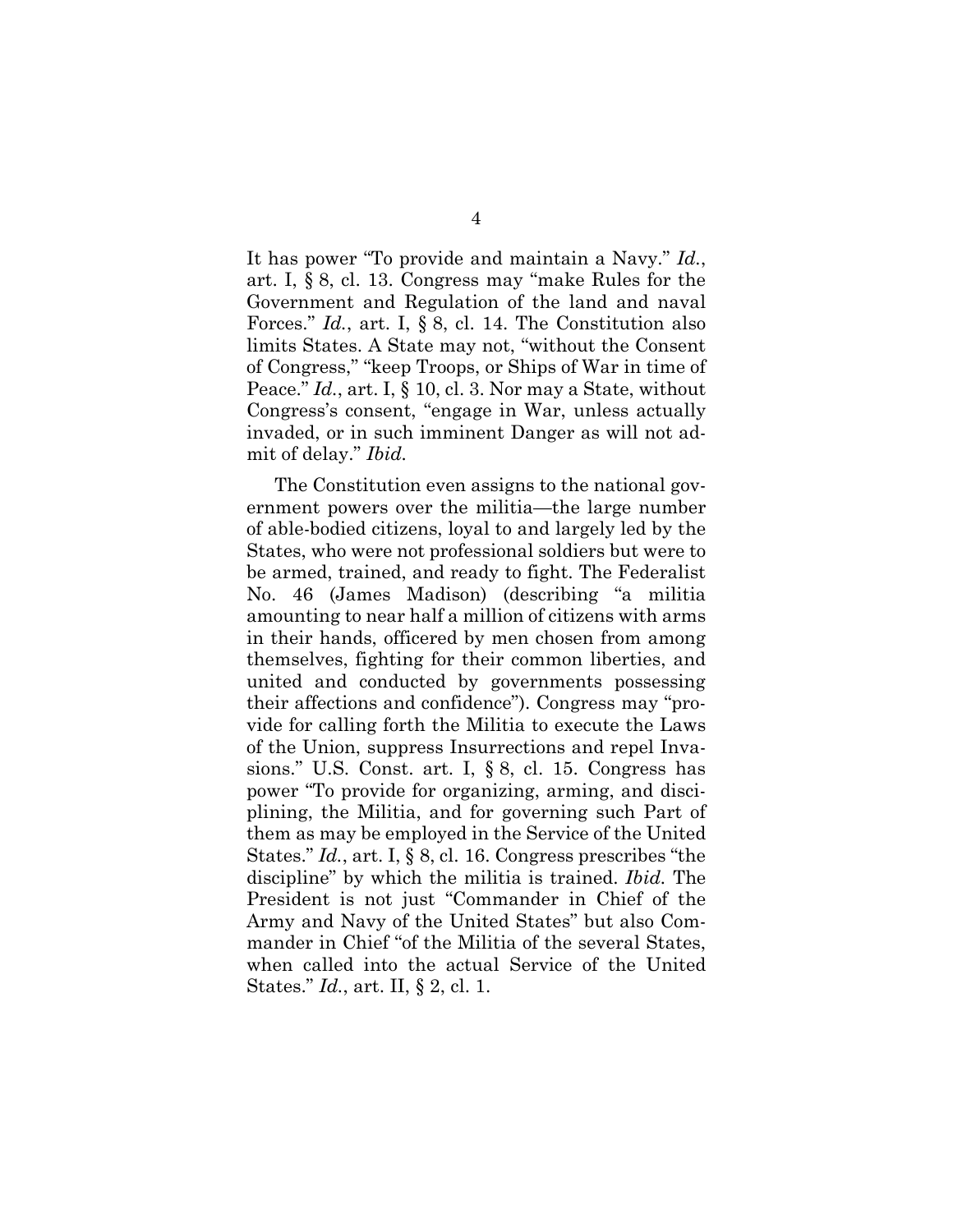But the Constitution limits and checks the national government's military power by retaining crucial powers for the States. It does so primarily by "separat[ing] the 'Armies' from the 'Militia'" and establishing that the militia would be "attached to the states." Robert Leider, Federalism and the Military Power of the United States, 73 Vand. L. Rev. 989, 991 & n.6 (2020). Congress's ability to "provide for calling forth the Militia" is limited. The power may be used only "to execute the Laws of the Union, suppress Insurrections and repel Invasions." U.S. Const. art. I, § 8, cl. 15. Congress's authority to "govern[ ]" "the Militia" extends only to "such Part of" it that is then "employed in the Service of the United States." *Id.*, art. I, § 8, cl. 16. And the President is Commander in Chief of the militia only when it is "called into the actual Service of the United States." *Id.*, art. II, § 2, cl. 1. The States reserved the power to "govern[ ]"militia that is not in the service of the United States. *See id.*, art. I, § 8, cl. 16. When a State's militia is not in federal service, it is "available for all appropriate uses to which a militia may be put," such as "assisting state law enforcement when the civil authorities are inadequate." Leider 1005. Further, the people "reserv[ed]" to the States "the Appointment of the Officers" of the militia. U.S. Const. art. I, § 8, cl. 16. And although Congress "prescribe[s]" "the discipline" for militia, States retained "the Authority of training the Militia according to" that discipline. *Ibid.*

This framework arose from two competing considerations. The first was the recognized need to provide a more effective, reliable military system than the Articles of Confederation had. "The Articles combined the need for security with the desire for the militia in a formula that quickly proved unworkable." Jason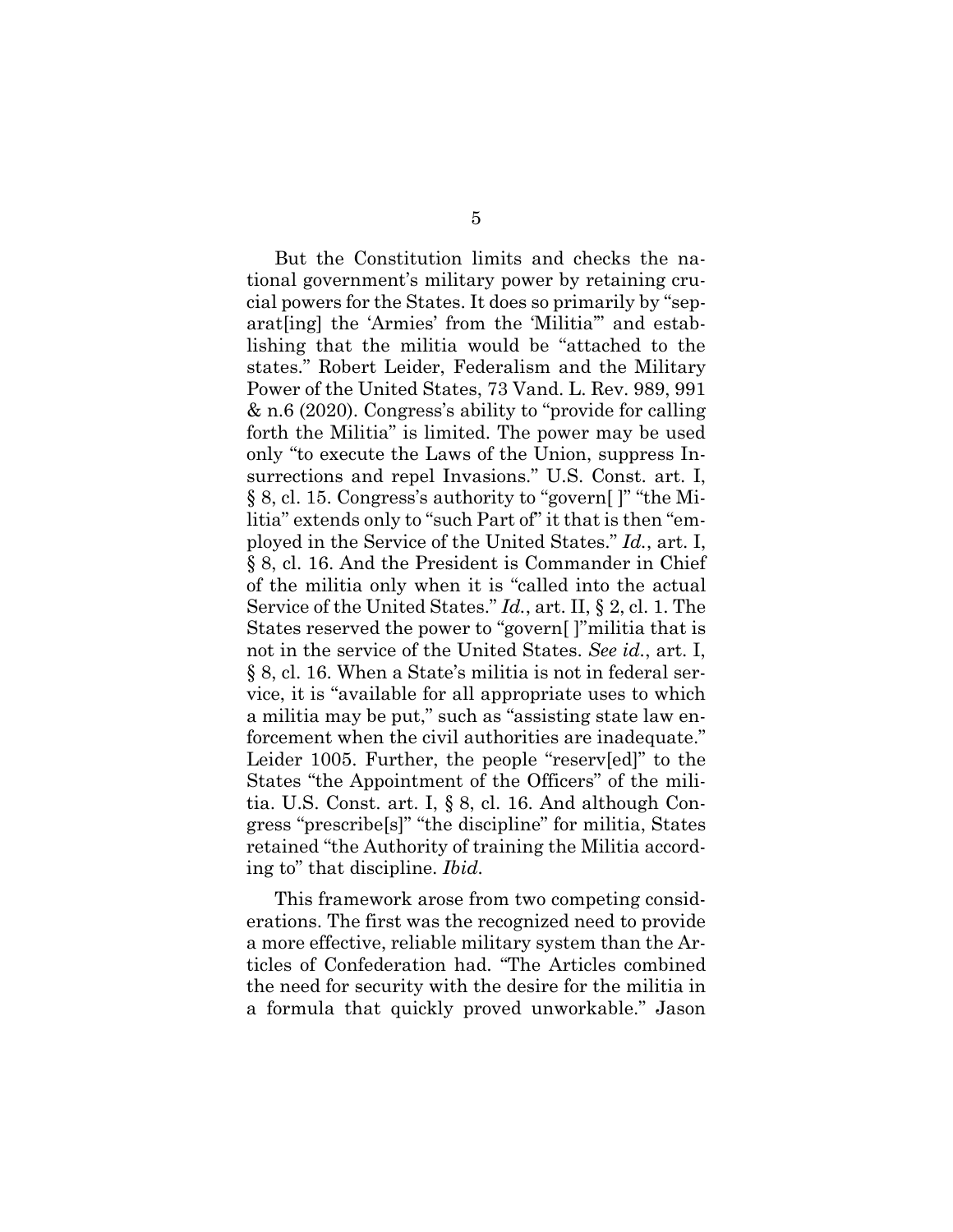Mazzone, The Security Constitution, 53 UCLA L. Rev. 29, 75 (2005). The limited Congress under the Articles could declare war and appoint a "Committee of the States" that, in recesses, would "agree upon the number of land forces" and "make requisitions from each State for its quota [of soldiers]." Articles of Confederation art. IX, ¶¶ 1, 4. But Congress could not create an army. Mazzone 76. "The power of raising armies" was "merely a power of making requisitions upon the States for quotas of men." The Federalist No. 22 (Alexander Hamilton). So Congress depended on States' willingness to cooperate: it had no mechanism to force States to comply with their quotas. Mazzone 76. This led to "scanty levies of men in the most critical emergencies of our affairs," "short inlistments at an unparalleled expence," and "continual fluctuations in the troops." The Federalist No. 22*.* And while the Articles required States to "always keep up a well regulated and disciplined militia, sufficiently armed and accoutered," Articles of Confederation art. VI, ¶ 4, the States "neglected that duty." Leider 1001-02.

The Articles thus failed to protect the States against foreign and domestic threats. A reliable, national professional fighting force was needed to defend against external threats. As Alexander Hamilton put it, "War, like most other things, is a science to be acquired and perfected by diligence, by perseverance, by time, and by practice." The Federalist No. 25. Just as "the liberty of the[ ] country could not have been established by" the militia's "efforts alone," *ibid.*, it could not be maintained by those efforts alone. A professional, centralized army was also needed to counter internal threats. The Articles failed at that task, as shown by the 1787 rebellion led by Daniel Shays in Massachusetts. Mazzone 47-49; *see also id.* at 48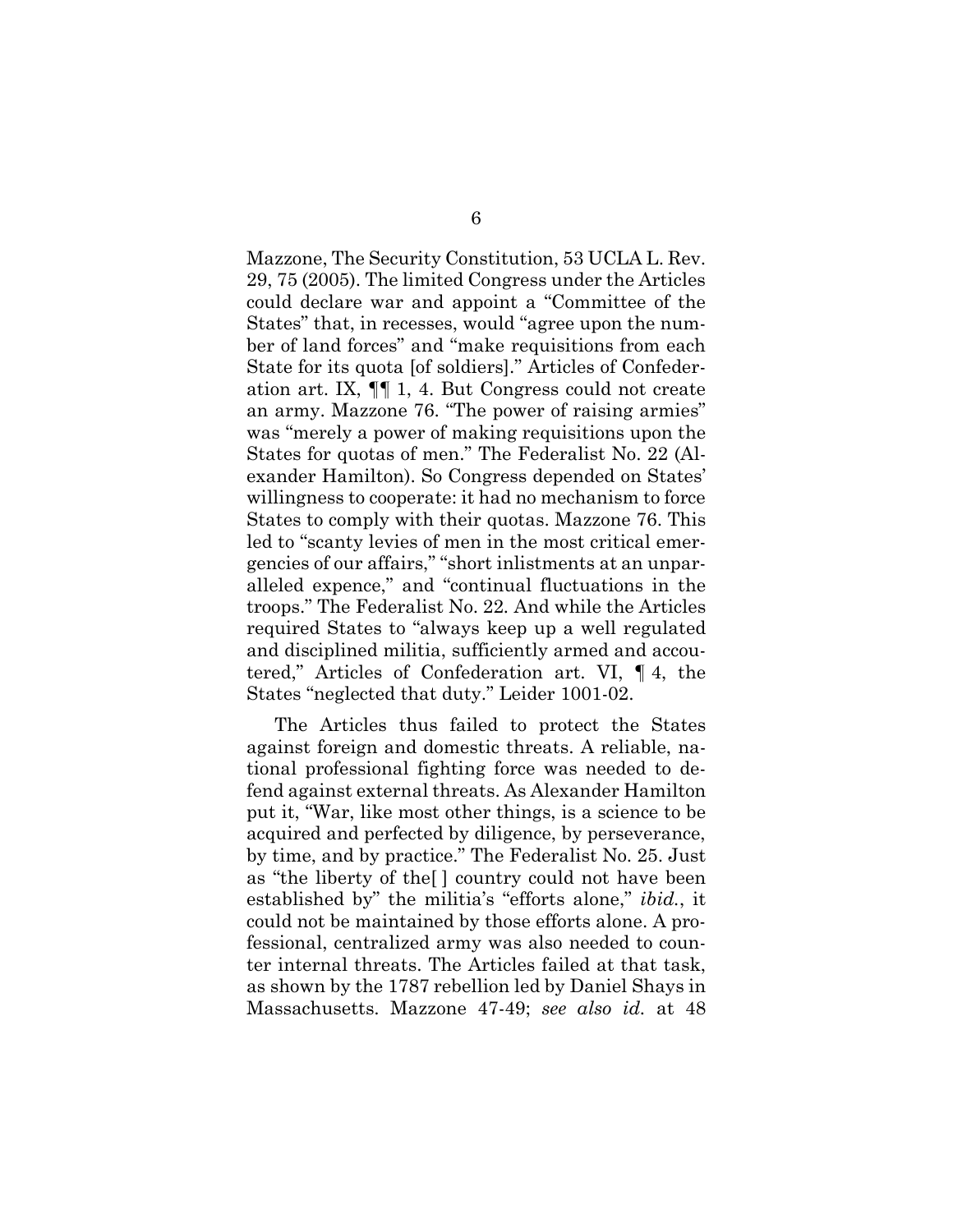("nothing in the Articles provided explicit authority to Congress to intervene to quell a rebellion within a state"). States needed protection "not only against foreign hostility, but against ambitious or vindictive enterprizes" of "more powerful neighbours." The Federalist No. 43 (James Madison).

The second, competing consideration was the risk presented by a standing army. Convention delegates recognized that a standing army imperiled liberty. Bernard Donahoe & Marshall Smelser, The Congressional Power to Raise Armies: The Constitutional and Ratifying Conventions*,* 1787-1788, 33(2) The Review of Politics 202, 202, 204 (1971). Delegates argued that such armies were "inevitably ... used to collect oppressive taxes, to enforce arbitrary decrees, and [to] erect military dictatorships." *Id.* at 208. The British army under control of the Crown rather than the people had arrived in Boston in 1768 to enforce the Townshend duties. Mazzone 73. Some thought that "[p]rofessional soldiers ... could not be trusted to preserve free government" since they were "removed from the freedoms enjoyed by the republican political community that they were defending." Leider 996. Opposition to a standing army was magnified by "fear that the Federal Government would disarm the people in order to impose rule" through such an army. *District of Columbia v. Heller*, 554 U.S. 570, 598 (2008).

The Constitution adopted a compromise that sought to address both considerations. This compromise balanced power between the army (full-time, professional soldiers) and the militia (able-bodied citizens subject to occasional military exercises). Leider 995-96, 1015-16, 1024. Power over the military, including the ability to raise a standing army, was largely centralized in the national government.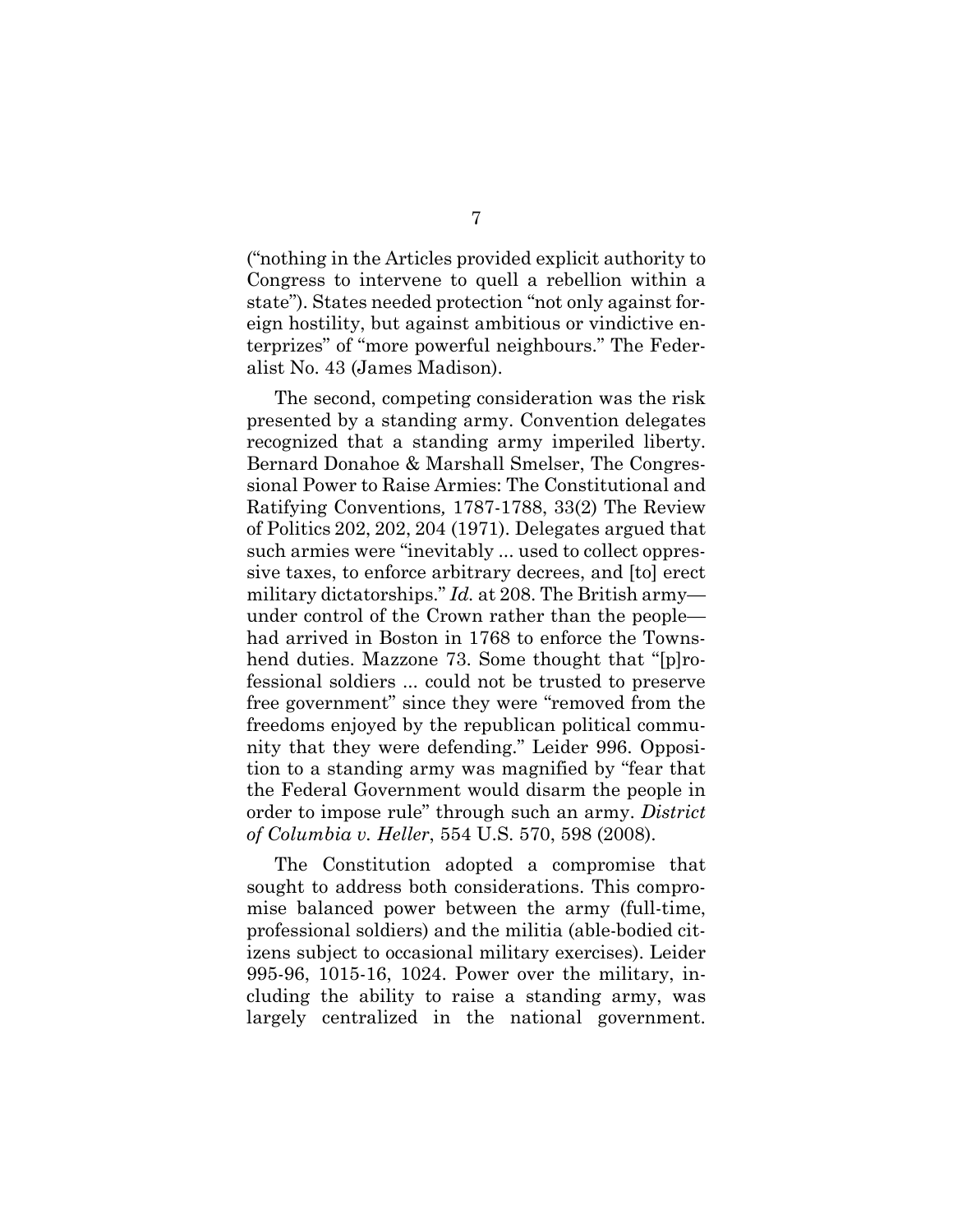Control of the militia—which would be armed and would far outnumber the national military, *see* Mazzone 67—was split, leaving lead control with the States. Only in specified emergencies could the national government call the militia into federal service. U.S. Const. art. I, § 8, cl. 15; *id.*, art. II, § 2, cl. 1. Congress would set national policy for the militia, including training regimes, but it had to rely on States to implement those policies and train the militia. *Id.*, art. I, § 8, cl. 16. And States retained authority to select militia officers. *Ibid.*

Retaining for the militia its state character and some independence from the national government was crucial to the compromise. James Madison explained that, if the Army exceeded its authority and threatened oppression, it "would be opposed [by] a militia amounting to nearly half a million of citizens with arms in their hands, officered by men chosen from among themselves, fighting for their common liberties, and united and conducted by governments possessing their affections and confidence." The Federalist No. 46. Hamilton explained that a standing army "can never be formidable to the liberties of the people while there is a large body of citizens little if at all inferior to them in discipline and the use of arms, who stand ready to defend their own rights and those of their fellow citizens." The Federalist No. 29; *see also Heller*, 554 U.S. at 599 (the Second Amendment right to keep and bear arms "helped to secure the ideal of a citizen militia, which might be necessary to oppose an oppressive military force if the constitutional order broke down"). By ensuring local control, the Constitution enabled States, through their militia, to check the abuse of national military power.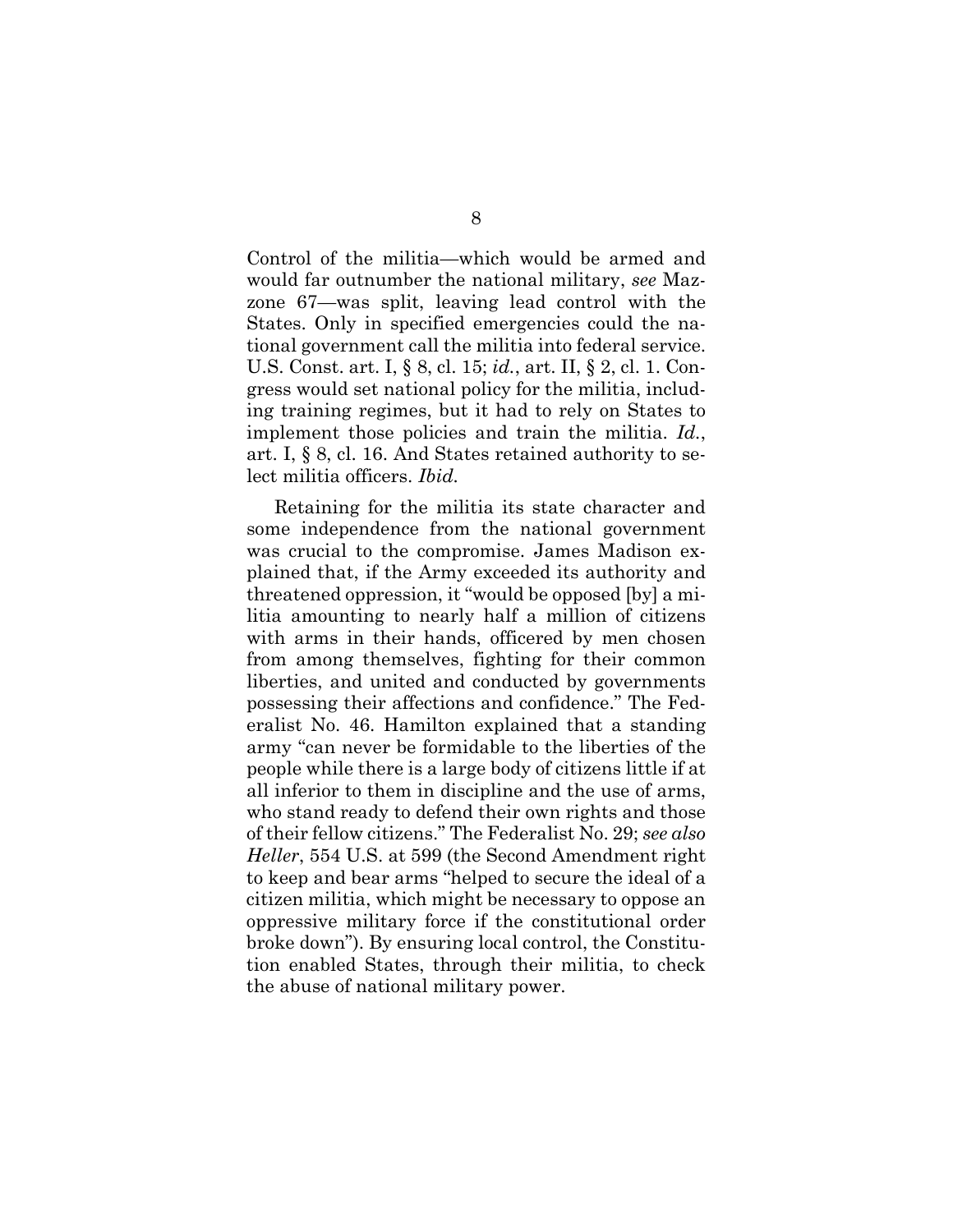### **B. In The Last Century, The Constitution's Design For Military Power Was Eroded— Imperiling Liberty, Accountability, And Safety.**

Over time, the constitutional design was eroded. Although the original design retained its vitality for decades after ratification, its division between the "Armies" and the "Militia" has been degraded and the States' power to check and balance national power has been diminished. This has inflicted grave harm.

For the first century after ratification, the militia operated much as the Constitution provides. The Militia Act of 1792 established a "Uniform Militia throughout the United States" to "more effectually ... provide for the National Defence." Act of May 8, 1792, 1 Stat. 271. It called for able-bodied male citizens age 18 to 45 to be enrolled in the militia "by the captain or commanding officer ... within whose bounds such citizen shall reside." *Id.* at 271. Each member was required to furnish himself with weaponry and equipment. *Ibid*. The Act called for the militia to be organized "as the legislature of each state shall direct," *id.* at 272, and for the appointment in each state of an adjutant general, "whose duty it shall be to distribute all orders from the commander-in-chief of the state to the several corps," *id.* at 273. The same Congress also passed legislation permitting the President to "call[] forth the Militia to execute the laws of the Union, suppress insurrections and repel invasions." Act of May 2, 1792, 1 Stat. 264.

In line with these provisions, in the nineteenth century the militia was called into federal service for conflicts within U.S. territory, including the War of 1812 and the Civil War. Frederick Bernays Wiener,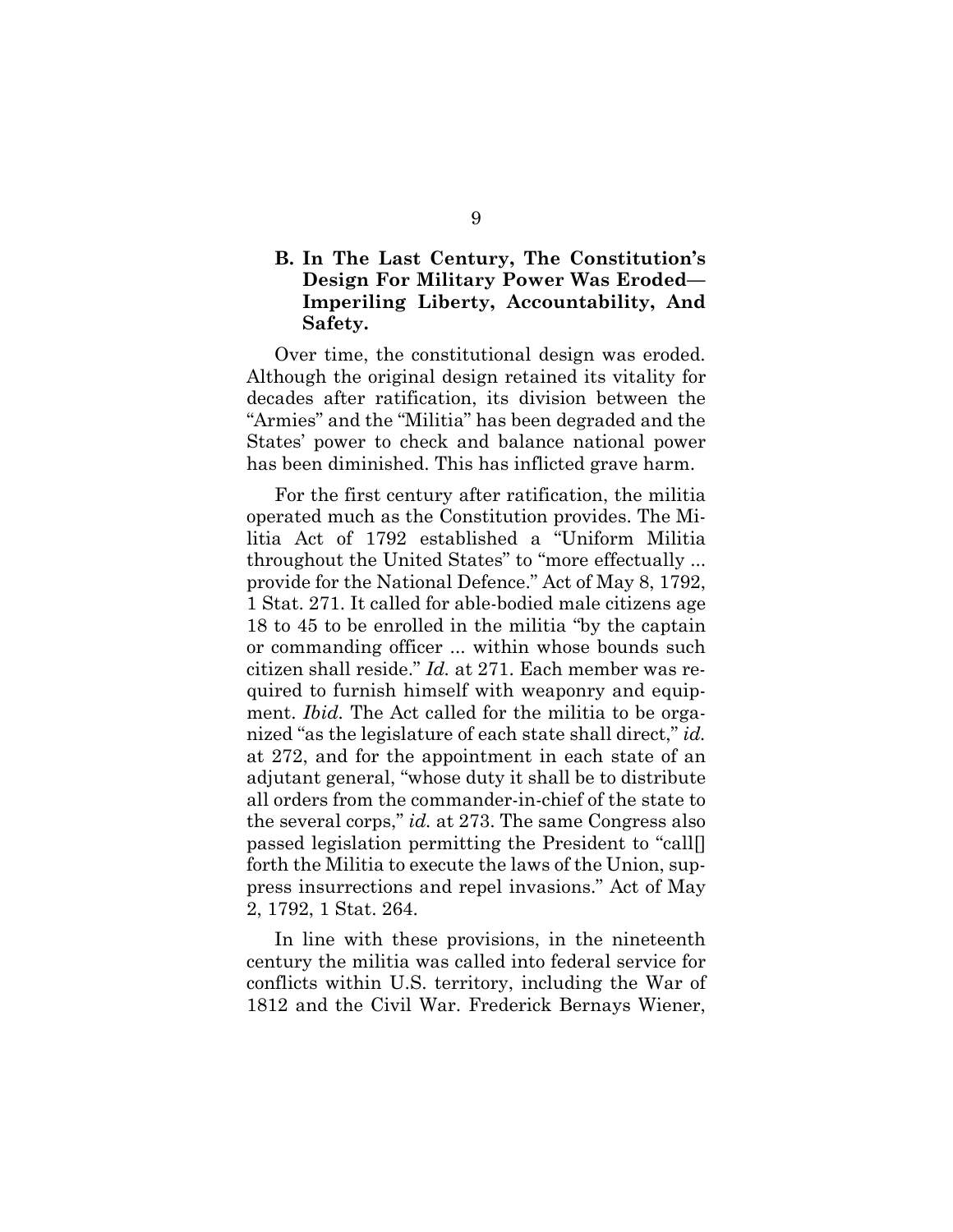The Militia Clause of the Constitution, 54 Harv. L. Rev. 181, 188-91 (1940). By contrast, it played a small role in the Mexican War, which did not involve repelling an invasion or suppressing an insurrection. *Id.* at 190; Leider 1017-18. To address a need for troops to fight outside the country, Congress authorized the President to bring volunteers into the Army. Act of May 13, 1846, 9 Stat. 9. In the Spanish-American War, also fought outside U.S. territory, the President was again authorized to bring on volunteers. Act of April 22, 1898, 30 Stat. 361.

Early in the twentieth century, however, the original design for military power began to break down. This was largely because the decentralized militia was viewed to have performed poorly. Wiener 187 (describing militia in the nineteenth century and noting that "Mars was less in evidence than Bacchus"); Leider 1017-18. The duties imposed by the Militia Act of 1792 were "discharged by no one." Wiener 187. The militia was a "frontier police force," not a "respected and modern fighting machine." *Id.* at 193.

In 1903 Congress passed the Dick Act to address the disorder thought to be the militia's core failing. Act of January 21, 1903, 32 Stat. 775. The Act federalized the militia. It divided the class of able-bodied male citizens aged 18 to 45 into an "organized militia," known as the "National Guard of the State, Territory, or District of Columbia," and an unorganized or "Reserve Militia." *Id*. at 775. The Act imposed training requirements on the National Guard, established an Army-like organization for the Guard, and made federal funds and officers available to organize and train the Guard. *Id.* at 775-80; Wiener 195; *Perpich v. Dep't of Defense*, 496 U.S. 334, 342 (1990).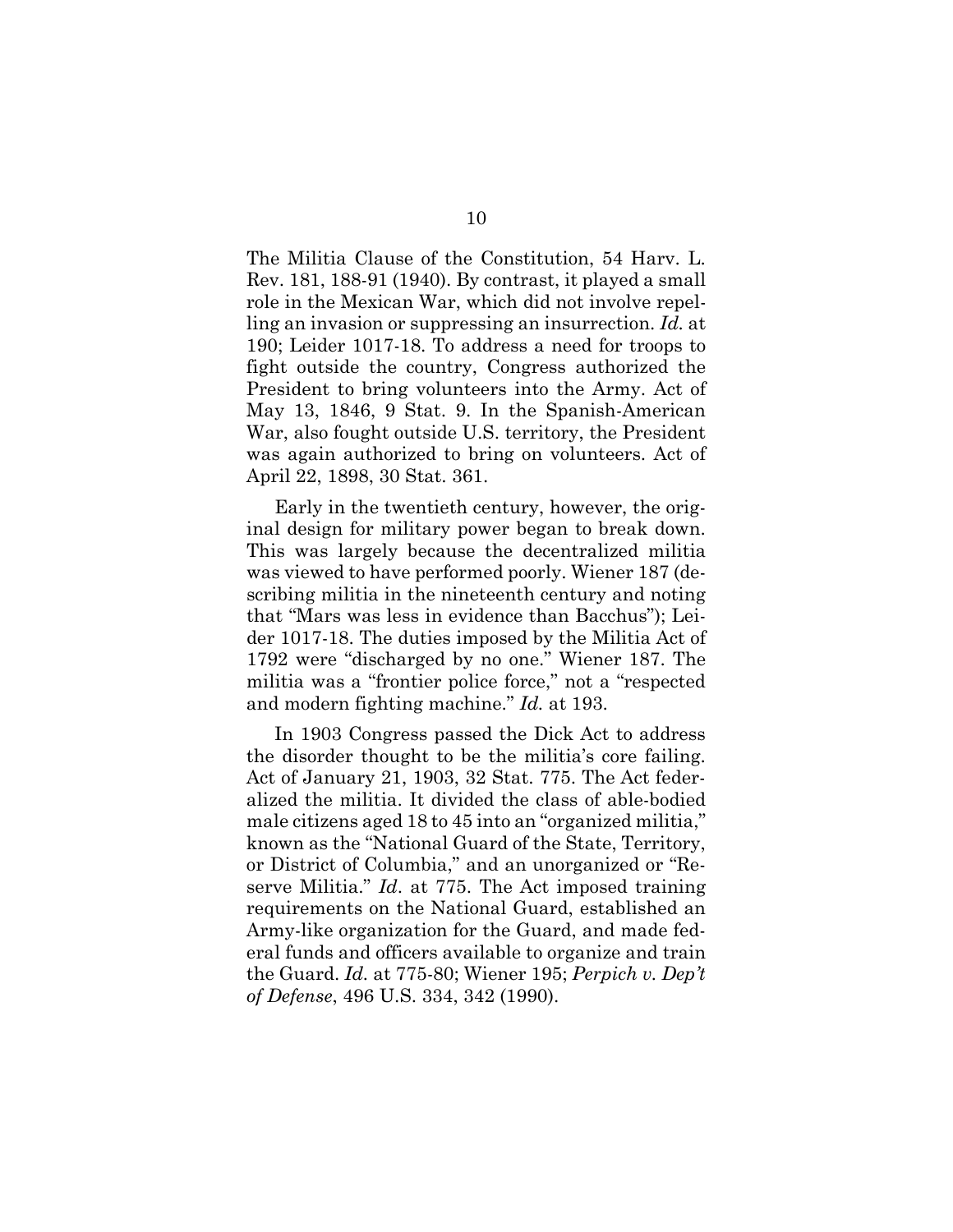Under the Dick Act, the National Guard still could not be fully used overseas. Leider 1018. Congress met that challenge by passing the National Defense Act of 1916, which permitted the President to "draft into the military service of the United States ... any or all members of the National Guard." Act of June 3, 1916, 39 Stat. 166, 211. Each person drafted into the U.S. military was thereby "discharged from the militia" and "subject to such laws and regulations for the government of the Army of the United States." *Ibid.*

In 1933, Congress further nationalized the militia by establishing the National Guard of the United States. National Defense Act Amendments of 1933, Act of June 13, 1933, 48 Stat. 153. That entity comprises the officers and members "of the National Guard of the several States, Territories, and the District of Columbia." *Id.* at 155. So by enlisting in the National Guard of a State, one would also enlist in the National Guard of the United States. In line with the Constitution, the 1933 Act provided that members of the National Guard of the United States would not be in active service of the United States unless called into duty. *Id.* at 156. In peacetime they would operate at the state level. *Ibid.* This dual-enlistment framework is largely in place today. Leider 1019.

The dual-enlistment framework has helped create a robust national military force. But it has diminished the constitutional design for protecting against the abuse of national military power.

First, because the National Guard of the United States fully overlaps with the Guards of the States, the President can circumvent the limits of the Constitution's militia clauses. He may call the militia into federal service for purposes beyond the three listed in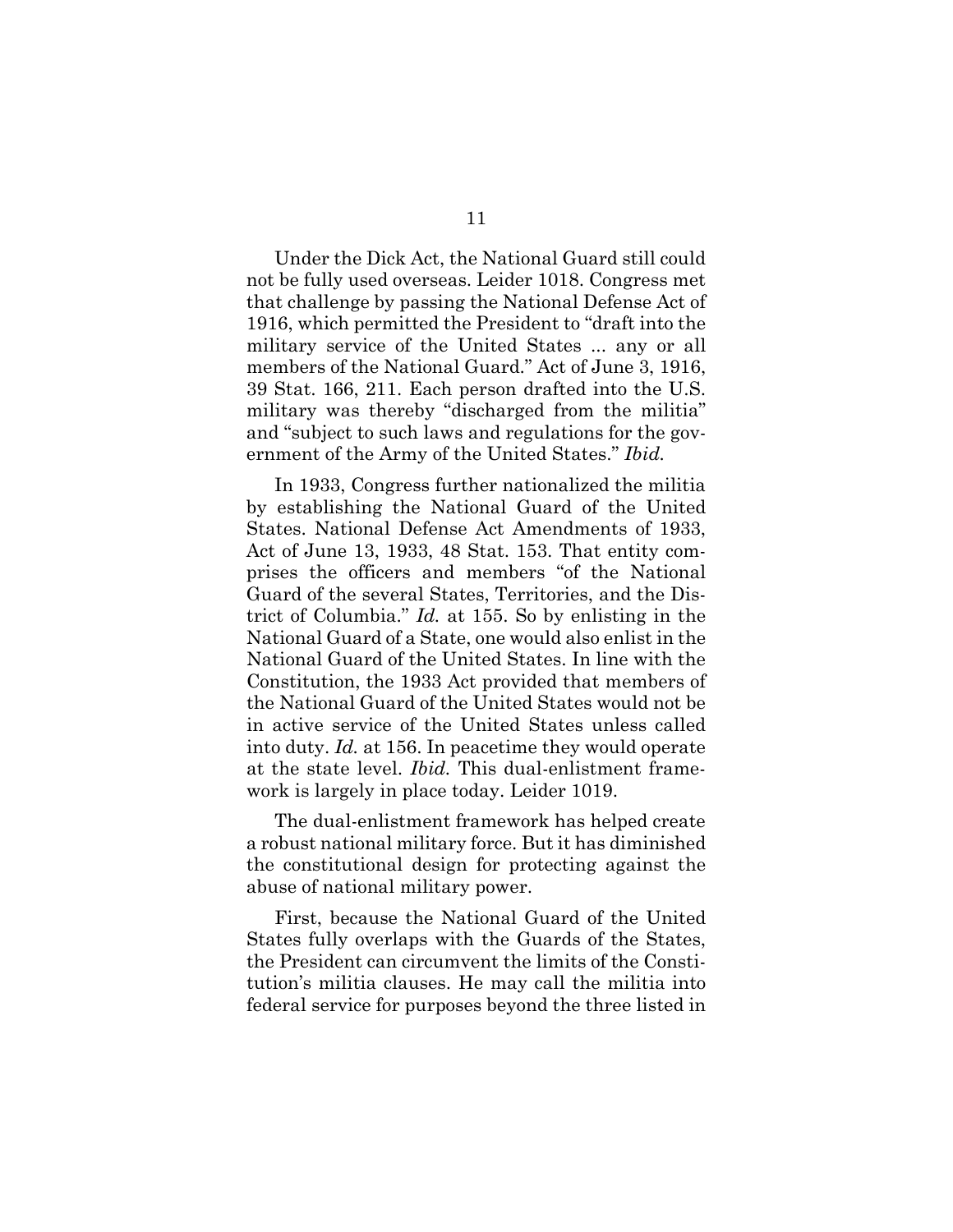the Constitution: to "execute the Laws of the Union, suppress Insurrections and repel Invasions." U.S. Const. art. I, § 8, cl. 15. To avoid the constitutional barrier to militia members' serving overseas, "Congress simply changes the militia's 'hat.'" Leider 1020 (quoting *Perpich*, 496 U.S. at 348). When Guard units fight overseas (as in Iraq or Afghanistan) they do so as the National Guard of the United States. *Ibid.*; *see* Sgt. John Orrell, *The National Guard's contribution: 300,000-plus Iraq deployments*, National Guard (Jan. 4, 2012), https://www.nationalguard.mil/News/Article/576180/the-national-guards-contribution-300000 plus-iraq-deployments/. When not in federal service, they act as part of the Guard of their State. Leider 1020. This regime evades the Constitution's limits on using militia for national service: the Guard must discard its local nature when the President wishes—not just in the three circumstances set out in the Constitution. *See ibid.*

Second, the dual-enlistment structure eliminates the separation between the army and the militia. Leider 1029-35. Federalism—with a robust militia separate from the army—guards against tyranny. Faced with the danger of an oppressive national army, "the state governments with the people on their side would be able to repel the danger." The Federalist No. 46. "A few representatives of the people would be opposed to the people themselves; or rather one set of representatives would be contending against thirteen sets of representatives, with the whole body of their common constituents on the side of the latter." *Ibid.* Elbridge Gerry maintained that a militia's purpose "is to prevent the establishment of a standing army, the bane of liberty," adding that, "[w]henever government mean to invade the rights and liberties of the people,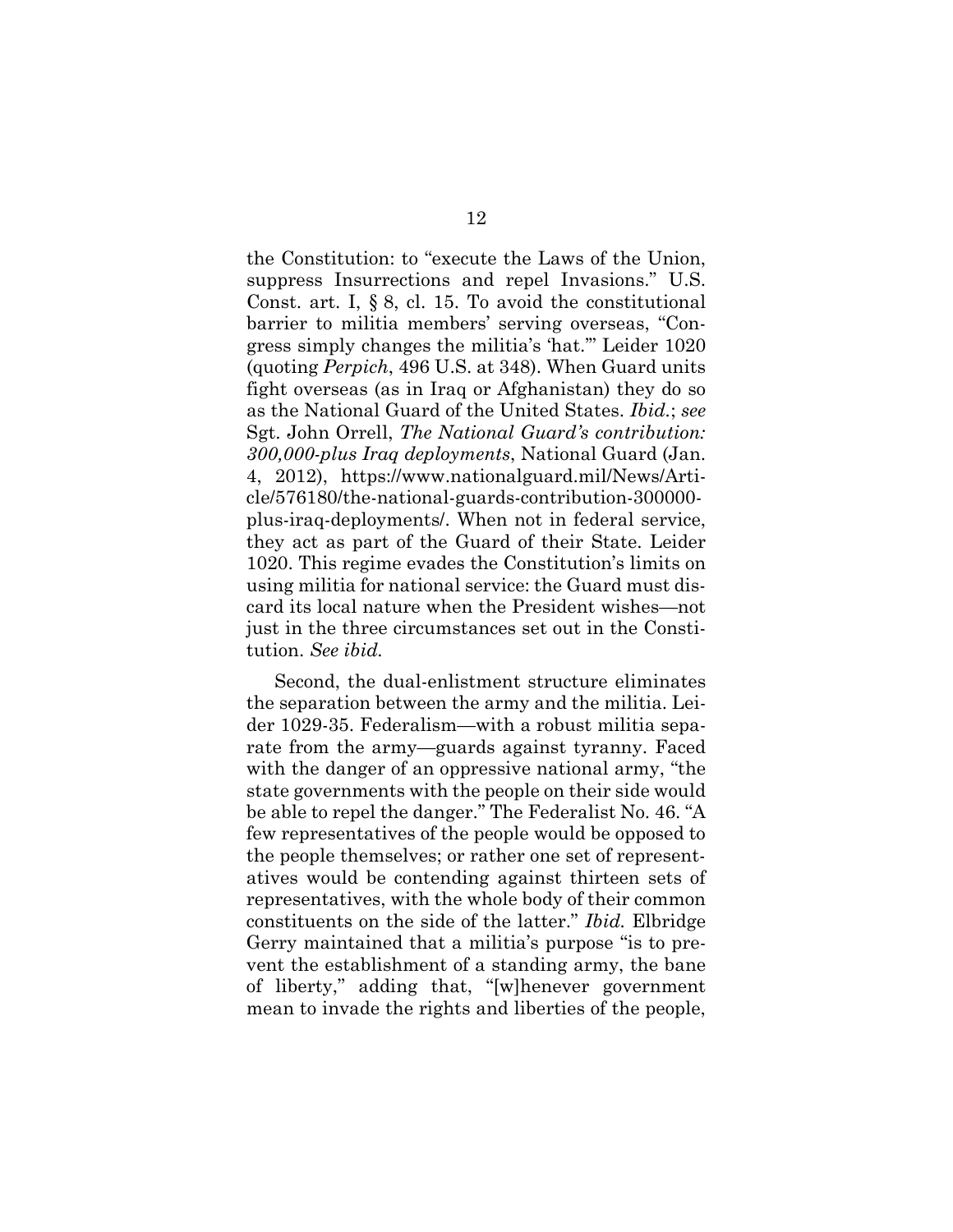they always attempt to destroy the militia, in order to raise an army upon their ruins." *Heller*, 554 U.S. at 660 n.25 (Stevens, J., dissenting) (quoting Creating the Bill of Rights 182 (H. Veit, K. Bowling, & C. Bickford eds., 1991)). The dual-enlistment system negates the militia's partial independence from the national government, sapping its ability to check that government. When a state Guard unit can be ordered into active federal service at any time, it can hardly repel an overreaching national army: it is part of that army.

Third, the States' constitutional power to appoint militia officers has been drained of meaning. Appointment power implies the power to control appointees, but States have lost much of that control. While States formally retain the ability to appoint officers, the national government "has required the states to cede de facto control of their militia officer corps to the national government"—which can "federalize any militia officer at any time for any reason by simply exercising the Army Power." Leider 1032. The national government also controls the removal of officers. States must discharge officers whose federal recognition is withdrawn, 32 U.S.C.  $\S$  324(a)(2), or risk losing federal funding, *id.* § 108. A State's power to appoint officers lacks vitality when the national government can remove those officers. Hamilton assured that "the circumstance of the [militia's] officers being in the appointment of the States" "will always secure to them a preponderating influence over the militia." The Federalist No. 29. The modern system repudiates that assurance. Leider 1031-33.

The erosion of federalism in this area inflicts profound harms. First, the erosion diminishes a core structural safeguard of liberty. Today States no longer wield the constitutionally promised tools to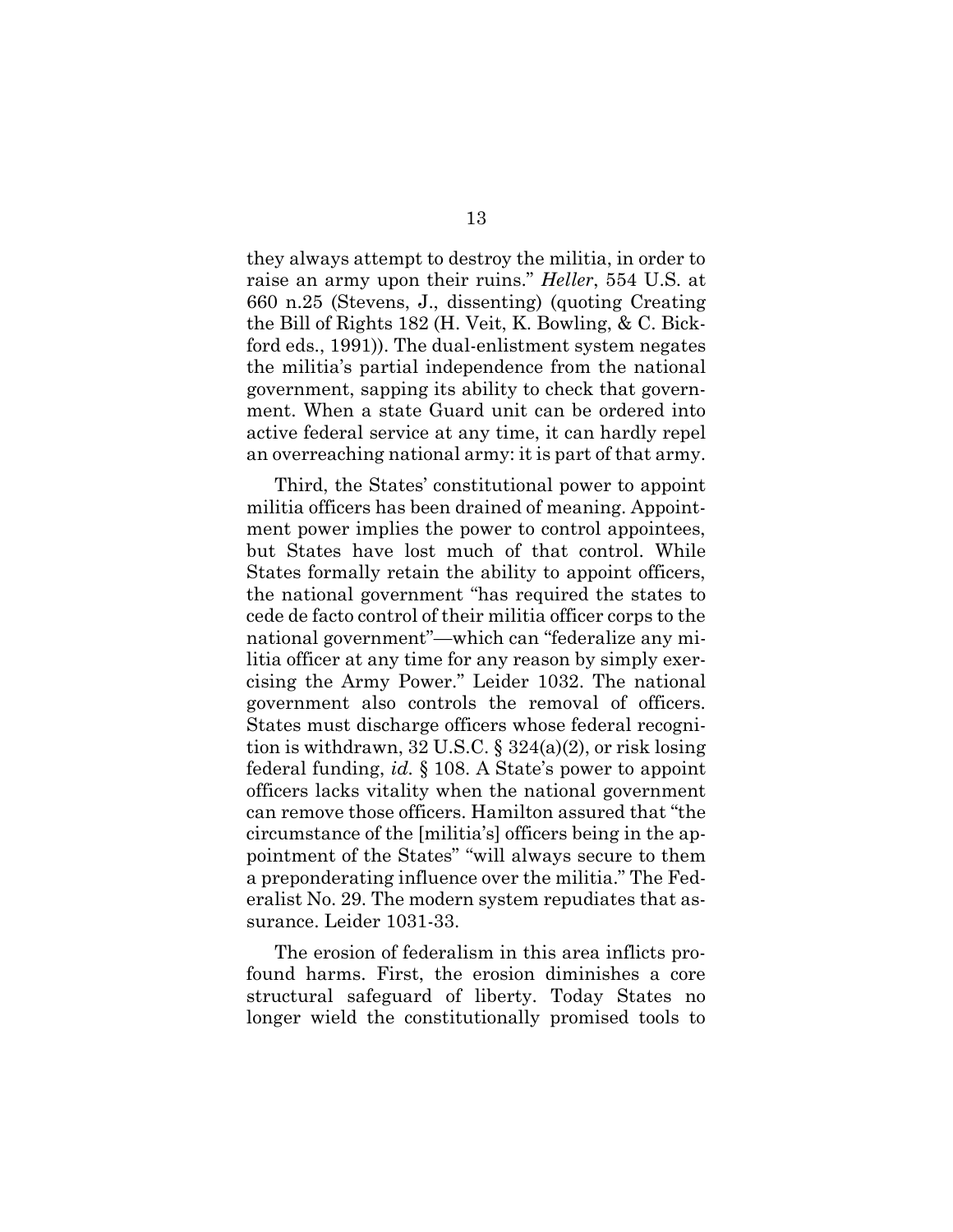check and balance national military power. The dualenlistment system means that "the militia no longer serves as a check on the national army" and has instead "been consolidated into the army." Leider 1035.

Second, the erosion clouds political accountability for the militia's actions. As noted, although States still appoint Guard officers, those officers are largely subject to national control. When not in service of the United States, the Guard is subject to state control. *E.g.*, Miss. Const. art. V, § 119 ("The Governor shall be Commander-in-Chief of the army and navy of the State, and of the militia, except when they shall be called into the service of the United States."). Without the lines that the Constitution drew, however, citizens may not know which government to hold accountable for the militia's actions. *Cf. Printz v. United States*, 521 U.S. 898, 930 (1997) (considering anticommandeering doctrine and warning of Congress taking credit for solving a problem even though state governments must bear any burden of the solution).

Third, the erosion can make state Guards unavailable for state needs. In Mississippi, for example, the Governor may call the Guard into service "in case of invasion, disaster, insurrection, riot, breach of the peace, or combination to oppose the enforcement of the law by force or violence, or imminent danger thereof or other grave emergency." Miss. Code Ann. § 33-7-301(1). But the dual-enlistment system lets the national government readily call Guard members into federal service and send them overseas. These forces are then unavailable to a State. The consequences are profound. When Hurricane Katrina hit, 3,200 members of the Louisiana National Guard were deployed to Iraq—feeding a shortage that Guard commanders said "crippled" the Guard's early response to the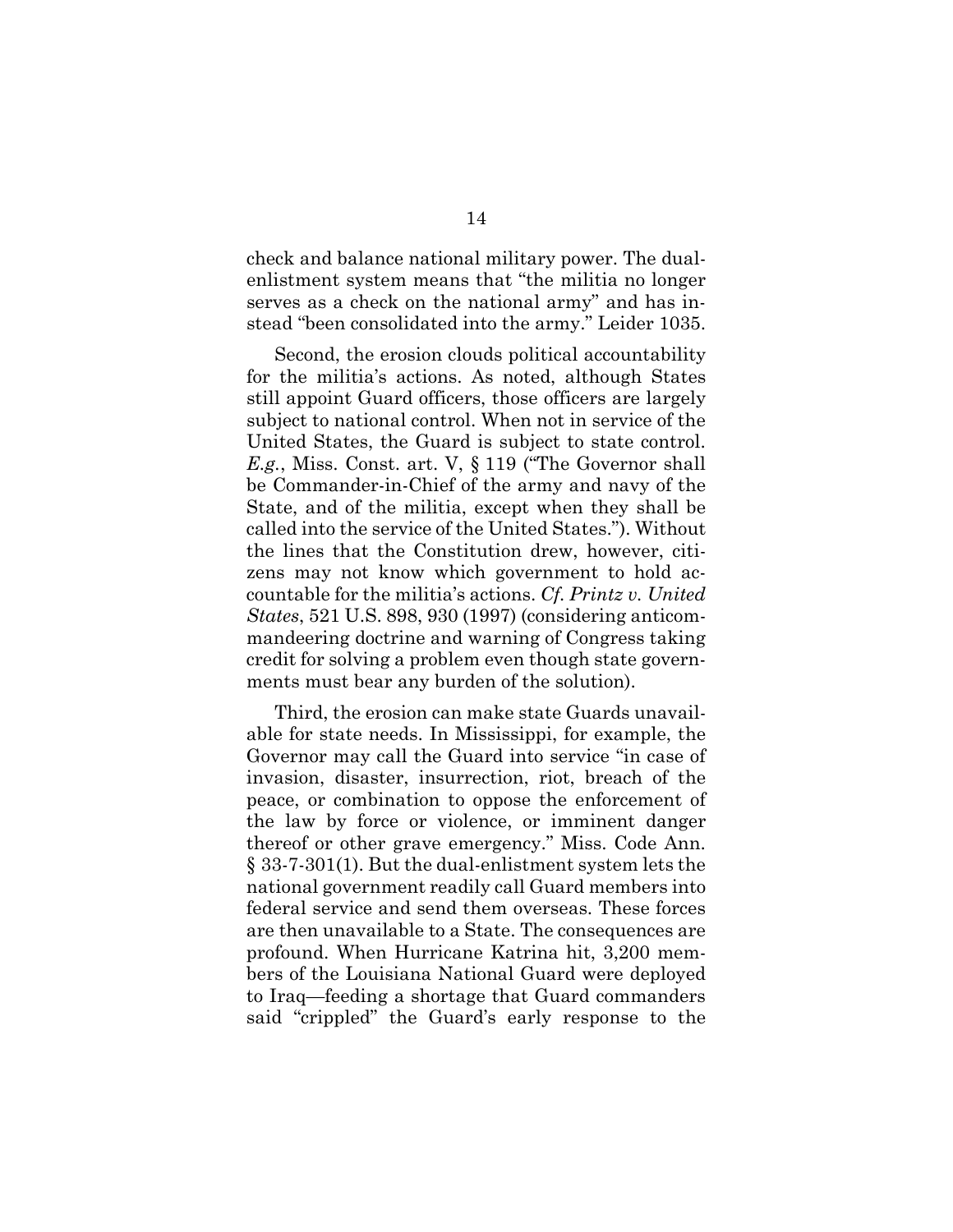disaster. Scott Shane & Thom Shanker, *When Storm Hit, National Guard Was Deluged Too*, N.Y. Times (Sept. 28, 2005). In 2020, helicopters operated by the Oregon National Guard were unavailable to fight wildfires because they had been deployed to Afghanistan. Meghan Roos, *Some of Oregon's Helicopters That Would Be Used to Fight Wildfires Are Deployed to Afghanistan*, Newsweek (Sept. 10, 2020). The last century's erosion of federalism in military matters has harmed and will continue harming States and their citizens.

### **C. The Decision Below Further Erodes The Constitutional Design—And This Court Should Grant Certiorari To Halt The Damage.**

The decision below continues—and exacerbates the erosion of the constitutional design. This Court should intervene to halt this dangerous course.

In this case the Sixth Circuit followed other circuits in ruling that a state Guard is a federal agency, App.11a-12a, and that the Federal Labor Relations Authority may control its labor relations, App.16a. The decision permits the FLRA to meddle in the dayto-day management of the state Guard, dictate how the Adjutant General engages with a labor union, invalidate the Adjutant General's actions, and override his promotion policies. App.19a-21a. The decision treats state constitutional militia—despite all the constitutional guarantees of state-level leadership and authority—like any full-blown federal agency.

The decision below (and appellate decisions that it joins) breaks from the constitutional design. Providing primary state control of the militia addressed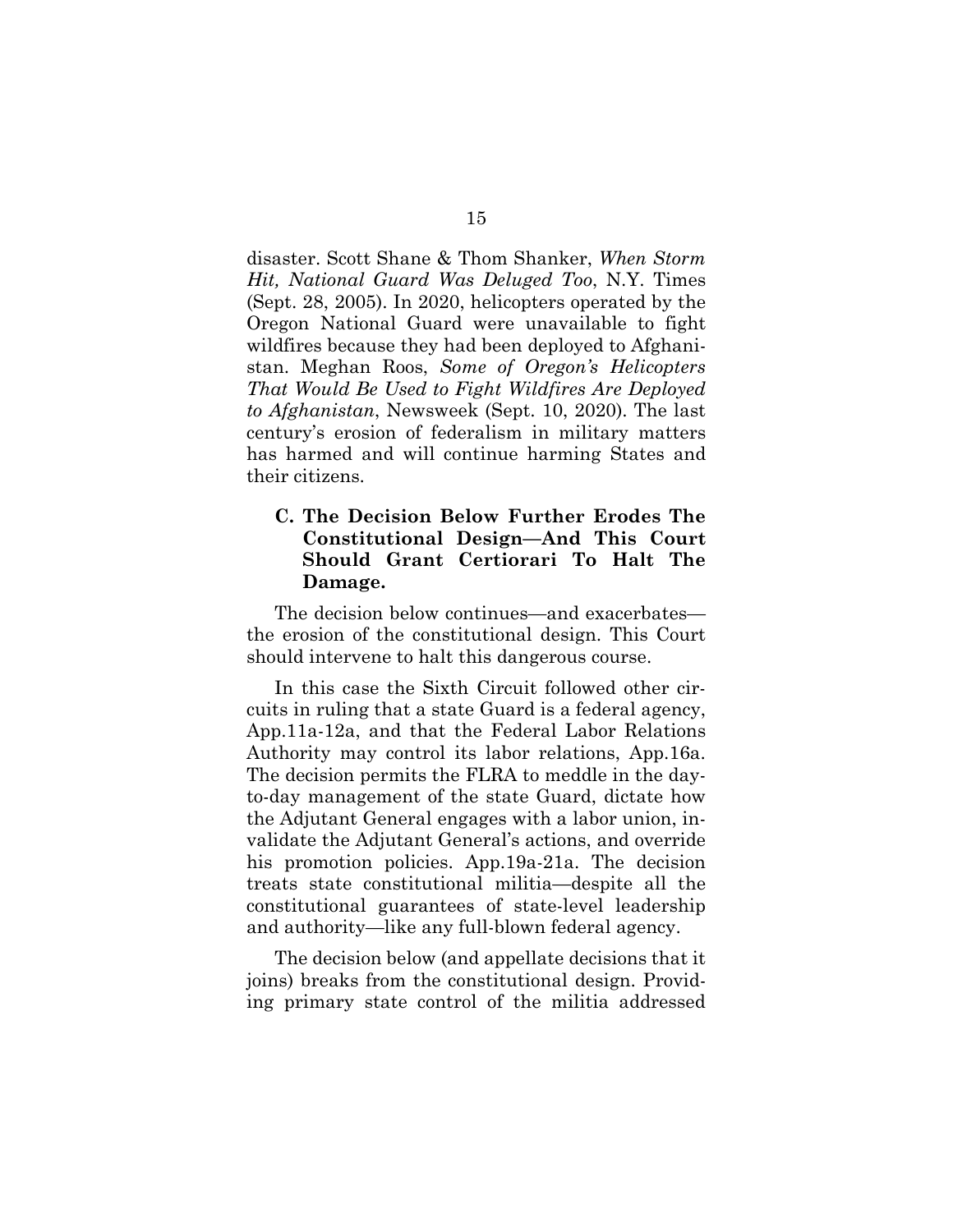founding-era concerns of tyranny. Only a locally controlled militia—that had independence from a standing army—could fight back against a national standing army. Diminishing petitioners' authority collapses the line between the "Armies" and the "Militia" that is central to the constitutional design.

This departure from the Constitution is different in kind—not merely in degree—from the erosion that occurred in the twentieth century. Changes to the militia in that period generally had some nexus to Congress's army powers and the President's need to call up the militia and deploy it overseas. The decision below has no such nexus. Nor does it relate to the "discipline" standards that Congress has the authority to prescribe. U.S. Const. art. I, § 8, cl. 16. Rather, the decision restrains an Adjutant General from managing his Guard members. Controlling how the Adjutant General negotiates with unions or determines when to promote his members has no battlefield connection that might justify wresting control from the States.

The decision below compounds the harms that States and their citizens already suffer from federalism's decline. First, the decision further depletes the structural safeguards adopted in the Constitution. States' control of the militia allows them to oppose national tyranny. The Constitution thus retained for States the authority to appoint their militia officers, along with other powers. But the decision below goes beyond the existing damage to state power: it limits States and their appointed officers from even managing their own members on a day-to-day basis.

Second, the decision below further clouds political accountability for the Guard's actions. The decision reduces an Adjutant General's authority and lets the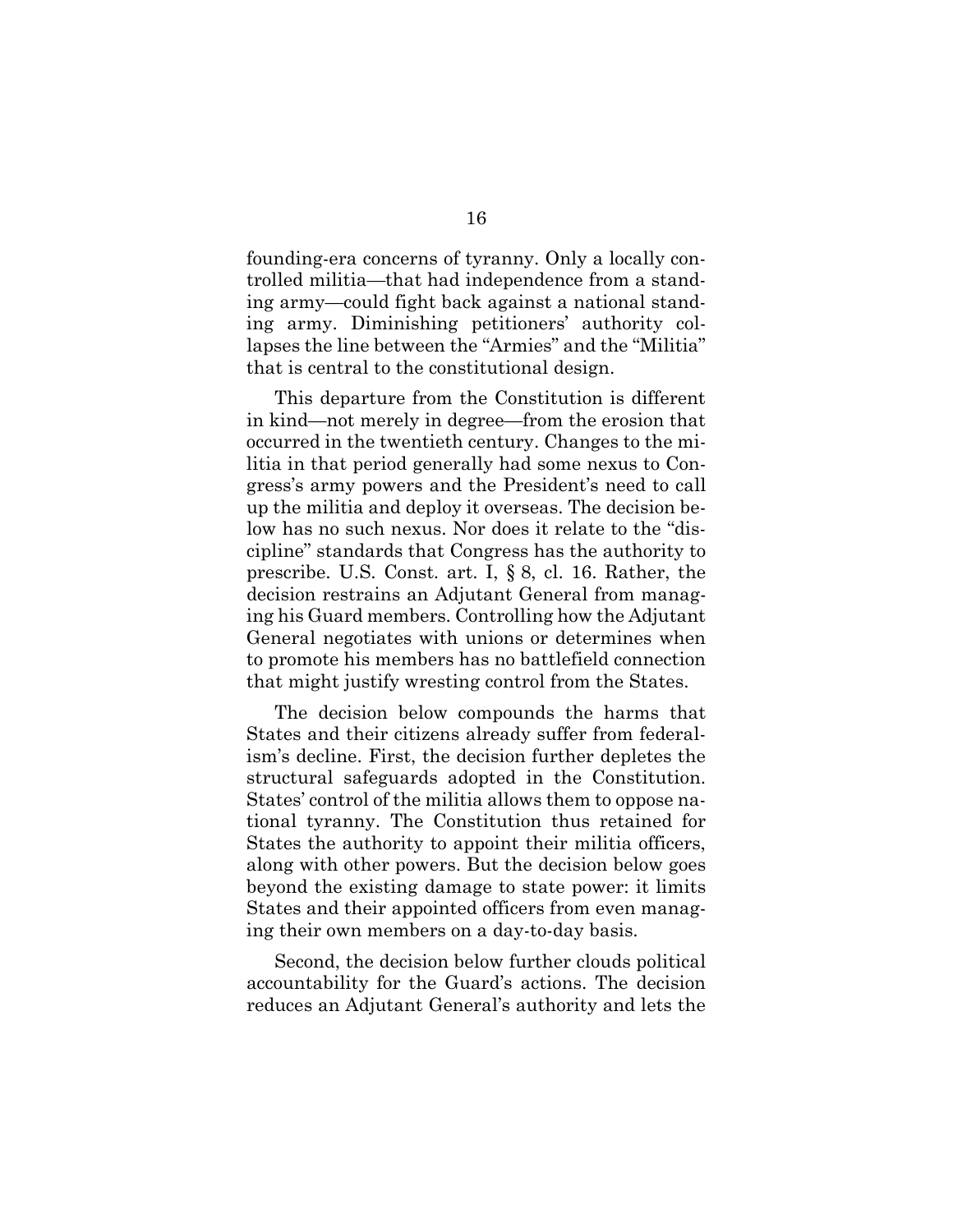national government increasingly control a state Guard's actions. But the people of a State may not know this and so may not hold the national government accountable. *Cf. New York v. United States*, 505 U.S. 144, 169 (1992) ("[W]here the Federal Government directs the States to regulate, it may be state officials who will bear the brunt of public disapproval, while the federal officials who devised the regulatory program may remain insulated from the electoral ramifications of their decision.").

Third, the decision below heightens the risk that a state Guard will be unavailable for state needs. The decision blesses federal superintendence over day-today management of a state Guard—even when it is not in federal service. That superintendence may cover anything from merit promotion to decisions on what tasks each member must perform. If that is the reach of national oversight then States' power over their Guards is now small indeed.

These harms—to liberty, to political accountability, to the people of the amici States who could be left undefended against danger—make this case exceptionally important to the amici States and their citizens. Only this Court can halt these harms and the continuing erosion of the constitutional design. This Court should intervene now.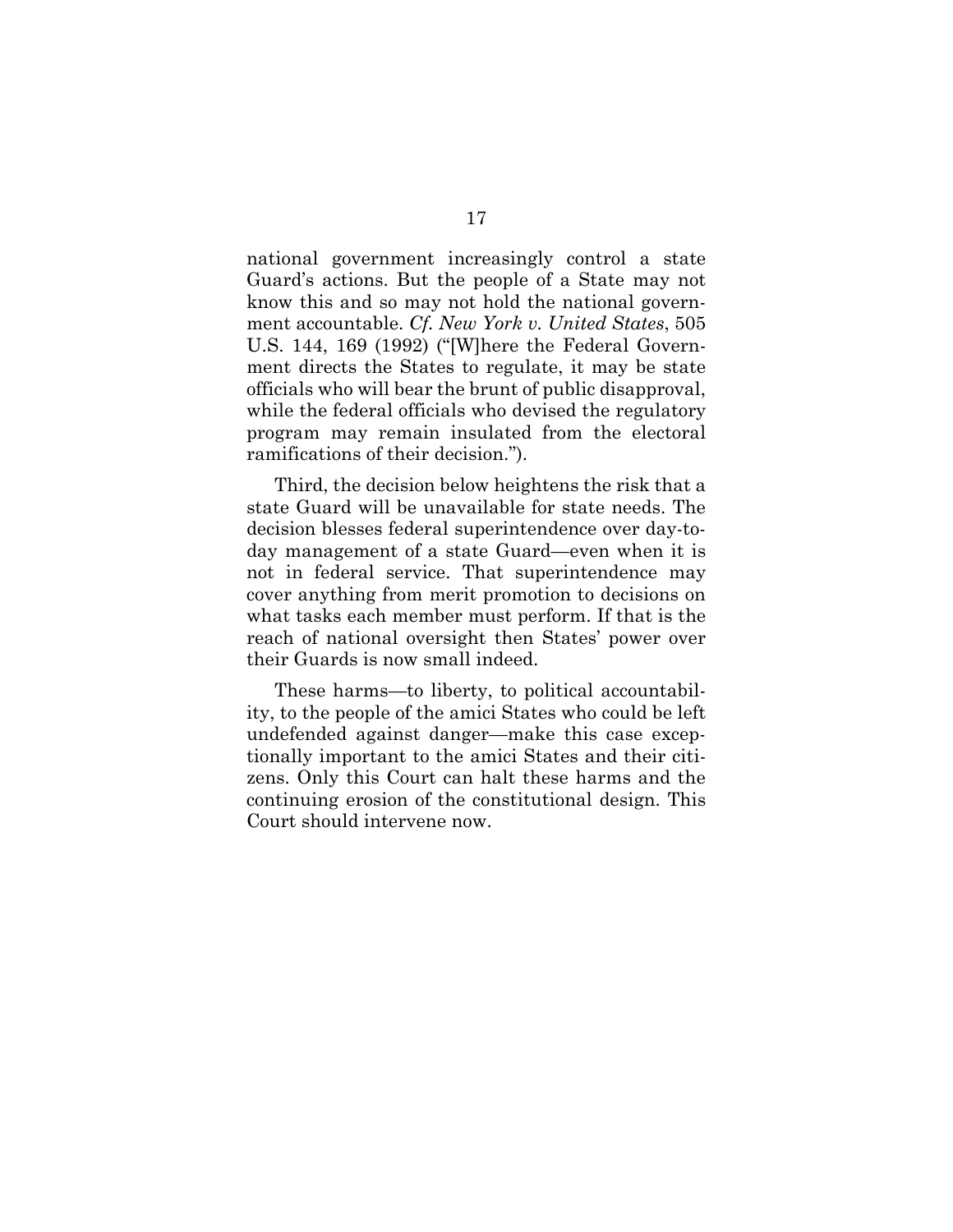### **CONCLUSION**

This Court should grant the petition and reverse the court of appeals' judgment.

Respectfully submitted.

LYNN FITCH Attorney General SCOTT G. STEWART Solicitor General  *Counsel of Record* JUSTIN L. MATHENY JOHN V. COGHLAN Deputy Solicitors General MISSISSIPPI ATTORNEY GENERAL'S OFFICE P.O. Box 220 Jackson, MS 39205-0220 scott.stewart@ago.ms.gov (601) 359-3680 *Counsel for Amici Curiae*

June 16, 2022

#### 18